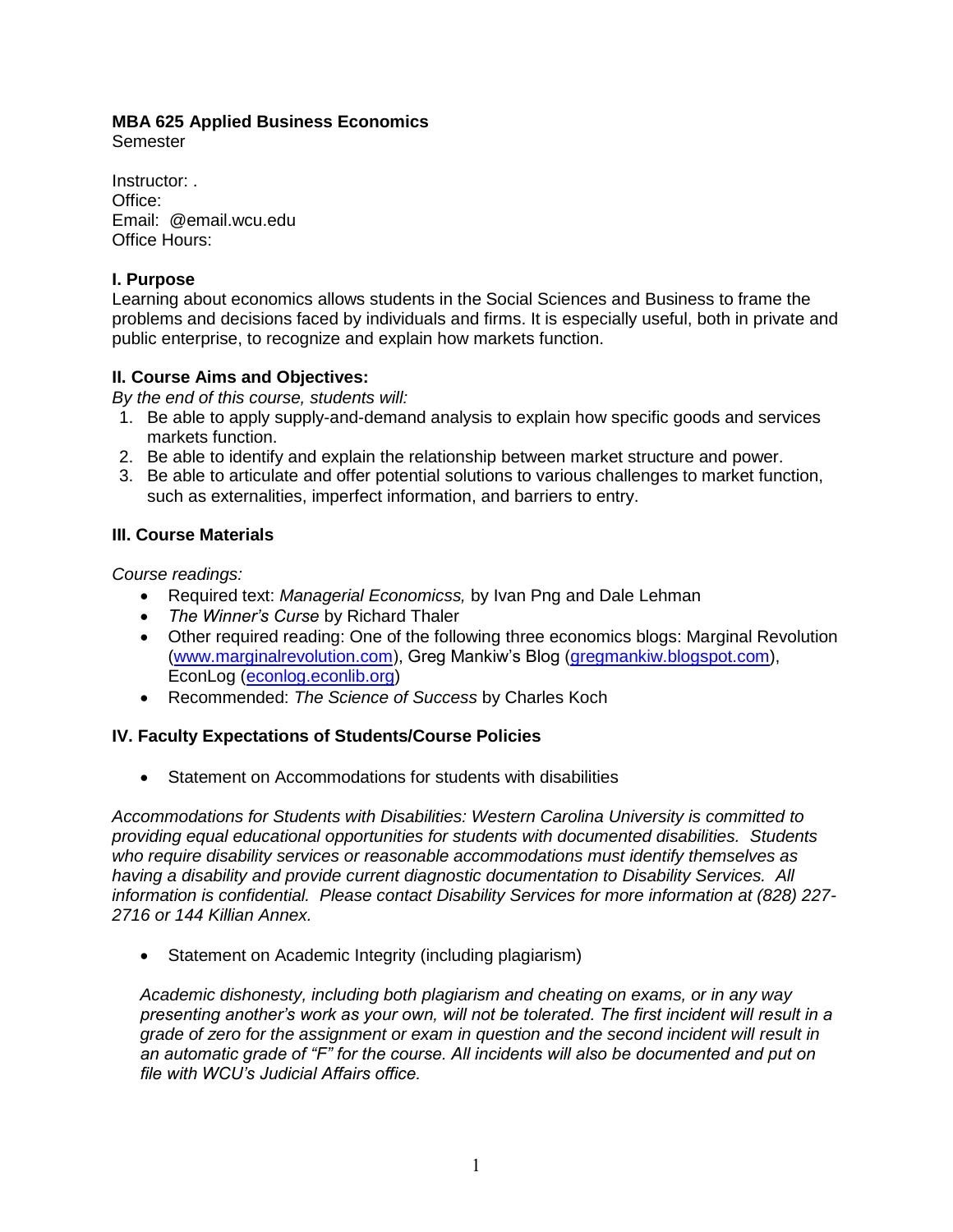#### • Attendance Policy

*There is no penalty for poor attendance. However, missing class is no excuse for incomplete or late work. Assignments may be sent via email.*

Other Policies:

- Late assignments will not be accepted, and no make-up exams will be given. If you miss an exam, then the remaining exams will be re-weighted accordingly. If you miss two exams and can document both absences accordingly, you will receive a grade of "Incomplete" until the material can be made up or an administrative withdrawal is granted.
- Class participation, judged both in terms of quantity and quality, will be considered in the case of borderline grades.

In-Class Expectations:

- Cell phones and other electronic devices must be off or silent during class. Also, no text messaging, sending email, etc. during class.
- For evening classes I will allow food and drink in the classroom, lest you waste away. If we ever meet in a computer lab, though, keep in mind that food and drink aren't allowed.

### **V. Grading Procedures:**

|                       | <b>Percentage of Grade</b><br>Or number of points |
|-----------------------|---------------------------------------------------|
|                       |                                                   |
| <b>First Exam</b>     | 20%                                               |
| <b>Second Exam</b>    | 20%                                               |
| <b>Final Exam</b>     | 20%                                               |
| <b>Research Paper</b> | 20%                                               |
| <b>Presentation</b>   | 10%                                               |
| <b>Blog Comments</b>  | 10%                                               |
|                       | 100%                                              |

- 1. All Exams are open-book and open-note. All exams are *non-cumulative.*
- 2. Blog project: see the schedule below for due dates. You will be required to post a thoughtful comment of *at least* two paragraphs in length on one of the three approved economics blogs. The comments are due in class – you must print off a copy of your comment and hand it in.
- 3. The research project is to write a 10-15 page paper that is applies the behavioral insights found in Richard Thaler's book, *The Winner's Curse.* I also offer an alternative assignment, which would be to apply the insights behind Market-Based Management (MBM) as described by Charles Koch and apply those insights to an industry you are familiar with. We will discuss the project more in class, but I am looking for an application to a particular product or service market. *I will hand out examples of how other students have written papers for this assignment in the past.* You must decide on a topic and notify me in writing (email is fine) by **October 7th.** Papers are due on **December 2nd.**

Nearly as important as the ability to research a topic is the ability to present your findings to others. Each student will be required to prepare a short 10-15 minute presentation on their chosen industry and how the insights from The Winner's Curse or Science of Success apply.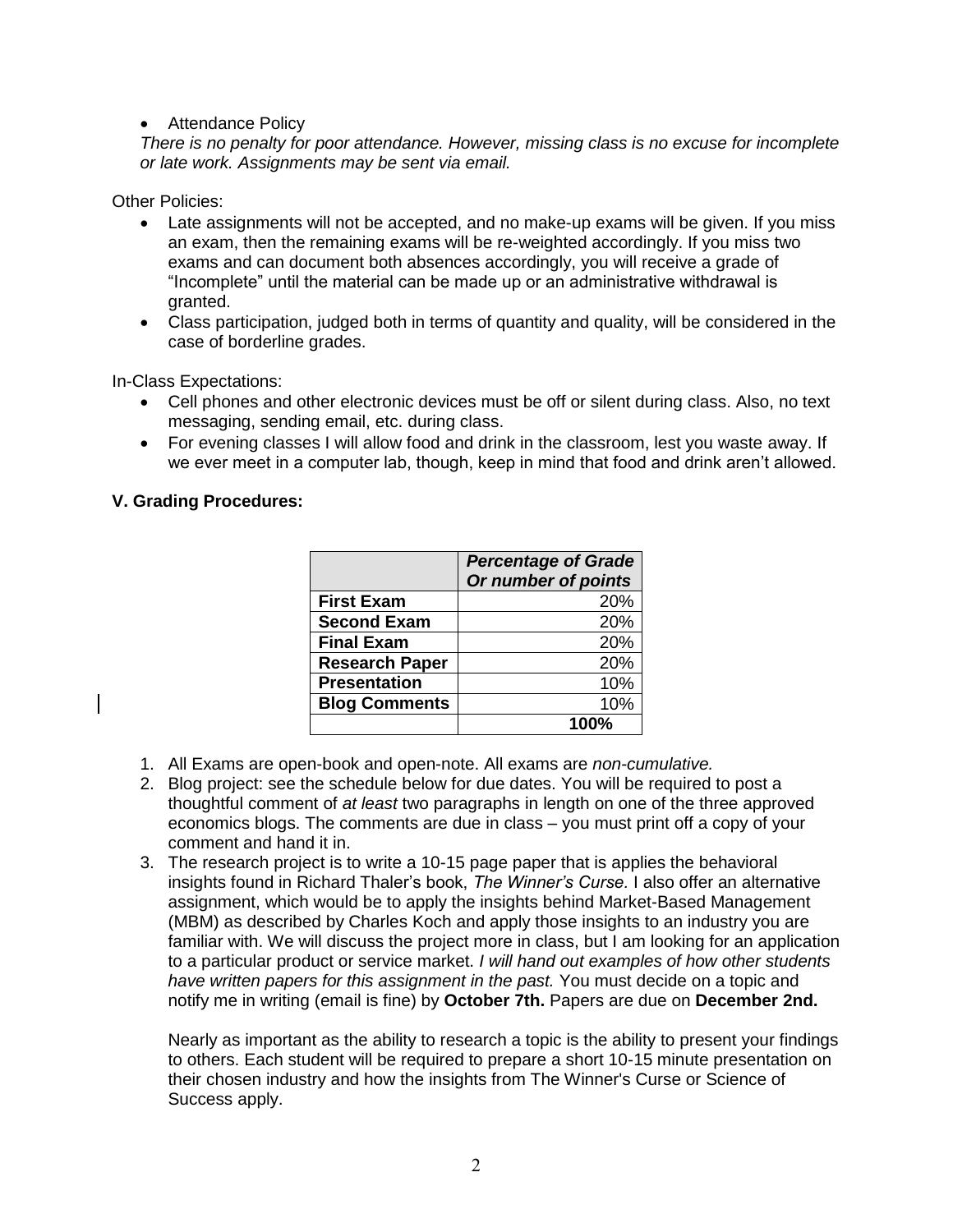| <b>Percentage Grade</b> | Letter grade |
|-------------------------|--------------|
| 90-100                  |              |
| 80-89                   |              |
| 70-79                   | C            |
| 60-69                   |              |
| 59 and below            |              |

Letter grades will be assigned according to the following:

# **VIII. Tentative Course Schedule**

*May change to accommodate student or instructor needs* 

# **MBA 625 Course Outline Calendar**